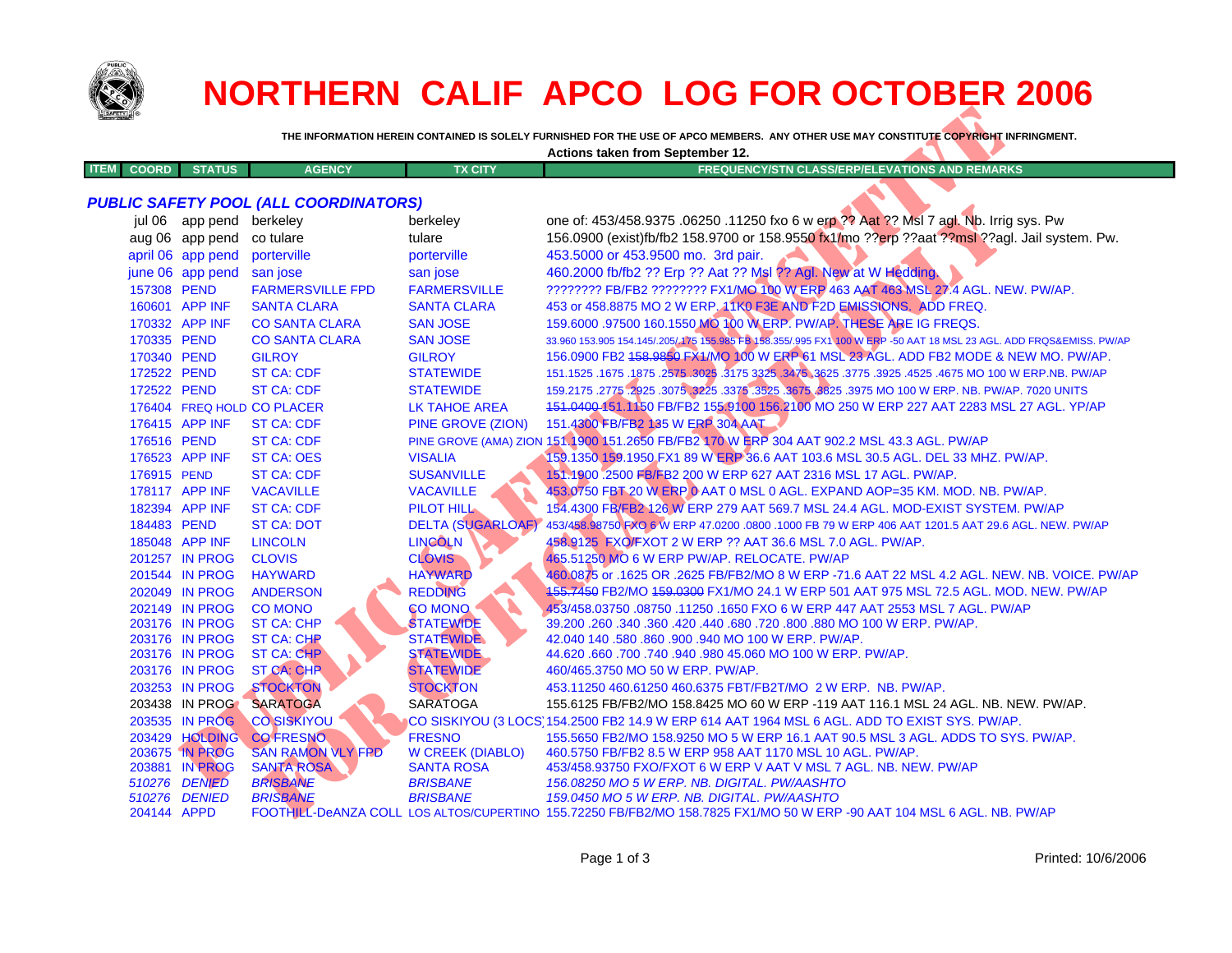|                                                      | THE INFORMATION HEREIN CONTAINED IS SOLELY FURNISHED FOR THE USE OF APCO MEMBERS. ANY OTHER USE MAY CONSTITUTE COPYRIGHT INFRINGMENT.<br><b>Actions taken from September 12.</b> |                                  |                                                  |                                  |                                                                                                                                                                         |  |
|------------------------------------------------------|----------------------------------------------------------------------------------------------------------------------------------------------------------------------------------|----------------------------------|--------------------------------------------------|----------------------------------|-------------------------------------------------------------------------------------------------------------------------------------------------------------------------|--|
| <b>ITEM</b>                                          | <b>COORD</b>                                                                                                                                                                     | <b>STATUS</b>                    | <b>AGENCY</b>                                    | <b>TX CITY</b>                   | <b>FREQUENCY/STN CLASS/ERP/ELEVATIONS AND REMARKS</b>                                                                                                                   |  |
|                                                      | 100114 APPD                                                                                                                                                                      |                                  | <b>UNITED PARCEL SVC</b>                         | <b>STOCKTON</b>                  | 457.71250.78750.88750.467.18750.51250 MO 5 W ERP NB. IG/EWA. MOD.                                                                                                       |  |
|                                                      | 100453 APPD                                                                                                                                                                      |                                  | <b>UNITED PARCEL SVC</b>                         | <b>ROCKLIN</b>                   | 457.71250.78750.88750 467.18750.51250 MO 5 W ERP NB. IG/EWA. MOD.                                                                                                       |  |
|                                                      | 100806 APPD                                                                                                                                                                      |                                  | <b>UNITED PARCEL SVC</b>                         | <b>ANDERSON</b>                  | 457.71250 .78750 .88750 467.18750 .51250 MO 5 W ERP NB. IG/EWA. MOD.                                                                                                    |  |
|                                                      | 203878 APPD                                                                                                                                                                      |                                  | <b>SANTA MARIA</b>                               | <b>SANTA MARIA</b>               | 453.8500 FB/FB2/MO 25 W ERP -62 AAT 79.6 MSL 12.1 AGL. NB. PW/AP                                                                                                        |  |
|                                                      |                                                                                                                                                                                  | 204274 IN PROG                   | <b>CO BUTTE</b>                                  | <b>CO BUTTE</b>                  | 159.0750 MO/MO3 2 W ERP. NB. PW/AP                                                                                                                                      |  |
|                                                      |                                                                                                                                                                                  | 204279 IN PROG                   | <b>PALO ALTO</b>                                 | <b>PALO ALTO</b>                 | 453/458.6375 458.4125 .5125MO 4 W ERP NB. NEW. PW/AP                                                                                                                    |  |
|                                                      | 204317 APPD                                                                                                                                                                      |                                  | <b>CO PLACER</b>                                 | <b>CO PLACER</b>                 | MED 1-10 + 458 MO 100 W ERP ??AAT ?? MSL ?? AGL. INCR MO COUNT. PW/AP.                                                                                                  |  |
|                                                      | 204318 APPD                                                                                                                                                                      |                                  | <b>CO PLACER</b>                                 | <b>CO PLACER</b>                 | MED 1-10 + 458 MO 1 W ERP ??AAT ?? MSL ?? AGL. INCR MO COUNT. RW/AP.                                                                                                    |  |
|                                                      | 204321 APPD                                                                                                                                                                      |                                  | <b>CO SAN JOAQUIN</b>                            | <b>STOCKTON</b>                  | 155.4000 FB/MO 200 W ERP 18 AAT 4.5 MSL 25 AGL. CENTRALIZE DISPATCHING. PW/AP.                                                                                          |  |
|                                                      | 032131 APPD                                                                                                                                                                      |                                  | PG&E                                             | <b>ESPARTO</b>                   | 153.6050 153.7250 FB/MO 19 W ERP652 AAT 928 MSL 41 AGL. MOD. NB. IG/UTC                                                                                                 |  |
|                                                      | 03213x APPD                                                                                                                                                                      |                                  | PG&E                                             | <b>ELMIRA</b>                    | 153.6050 153.7250 FB/MO 275 W ERP-9 AAT 25 MSL 31 AGL. MOD. NB. IG/UTC                                                                                                  |  |
|                                                      |                                                                                                                                                                                  | 204497 IN PROG                   | <b>EUREKA</b>                                    | <b>EUREKA</b>                    | 4 UHF FXO 10 W ERP. NEW. WB.                                                                                                                                            |  |
|                                                      | 032969 APPD                                                                                                                                                                      |                                  | <b>SAN BRUNO</b>                                 | <b>SAN BRUNO</b>                 | 460/465.53750 MO 2 W ERP. NB. F1D/F3E. PW/IMSA                                                                                                                          |  |
|                                                      | 204514 APPD                                                                                                                                                                      |                                  | <b>CO KERN</b>                                   | <b>ARVIN</b>                     | 460.28750 FB/FB2/FX1/MO 200 W ERP - 135.1 AAT 135 MSL 18.2 AGL. NB. PW/AP                                                                                               |  |
|                                                      | 644150 APPD                                                                                                                                                                      |                                  | <b>ORLEANS VFD</b>                               | <b>ORLEANS</b>                   | 155.7750 FB2/MO 151,4750 MO 6 W ERP 990 AAT 1832 MSL 12 AGL. NEW. PW/FCCA.                                                                                              |  |
|                                                      | 644152 APPD                                                                                                                                                                      |                                  | <b>YREKA</b>                                     | <b>YREKA</b>                     | 173.28750 FXO 20 W ERP -87 AAT 922 MSL 35 AGL. MULTI SITES, ADD TO EXIST SYS. PW/                                                                                       |  |
|                                                      | 204655 APPD                                                                                                                                                                      |                                  | <b>LATHROP</b>                                   | <b>LATHROP</b>                   | 460/465.56250 FXO/MO 4 W ERP -4.5 AAT 3 MSL 6 AGL. NB. PW/AP                                                                                                            |  |
|                                                      |                                                                                                                                                                                  | 204674 IN PROG                   | STANISLAUS REGIONAL ANGLES CAMP                  |                                  | 153.770 155.3700 158.7300 155.1150 158.8650 151.0100 154.9950 155.4300 155.0850 FB/FB2                                                                                  |  |
|                                                      |                                                                                                                                                                                  | 204674 IN PROG                   | STANISLAUS REGIONAL ANGLES CAMP                  |                                  | 554.6 AAT 917.7 MSL 34.2 AGL. ADD SEC SITE. WB. PW/AP                                                                                                                   |  |
|                                                      | 204707 APPD                                                                                                                                                                      |                                  | <b>ST CA: CHP</b>                                | <b>VALLEJO</b>                   | 39.4600 45.8600 154.9200 155.4750 460.0250 FB 155.4600 465.0250 FX1 60 W ERP 8.5 AAT 36 MSL 29 AGL                                                                      |  |
|                                                      | 204709 APPD                                                                                                                                                                      |                                  | <b>PORTERVILLE</b>                               | <b>PORTERVILLE</b>               | 453.9500 FB/FB2/FX1 178 W ERP 49.9 AAT 201 MSL 23 AGL. ADD TO SYS. PW/AP.                                                                                               |  |
|                                                      | 644161 APPD                                                                                                                                                                      |                                  | <b>HUM BAY HARB R&amp;C DIS1 EUREKA</b>          |                                  | 158.8500 FB2/MO 155.5200 MO 75 W ERP -32.2 AAT 1 MSL 21.3 AGL. NEW. PW/FCCA                                                                                             |  |
|                                                      |                                                                                                                                                                                  | 204811 IN PROG                   | <b>CO SANTA CLARA</b>                            | <b>VARIOUS</b>                   | 155.7700 156.2100 154.6500 151.1450 156.150 FB/FB2 11 W ERP                                                                                                             |  |
|                                                      | 204822 APPD                                                                                                                                                                      |                                  | EB REGIONAL PARKS                                | <b>CONTRA COSTA CO.</b>          | 46.3400 FB/MO 443 AAT 616 MSL 27 AGL. ADDS TO ALL EXIST SITES. PW/AP                                                                                                    |  |
|                                                      |                                                                                                                                                                                  | 204833 WDRN?                     | ST CA: CHP                                       | <b>STATEWIDE</b>                 | 39.92000 MO 75 W ERP 6000 UNITS. INADVERTENTLY DELETED. ADDING BACK. PW/AP                                                                                              |  |
|                                                      | 204853 APPD                                                                                                                                                                      |                                  | ST CA: CHP                                       | <b>TRUCKEE</b>                   | 39.4600 FB/FB2 45.8600 FX1 154.9200 FB 155.4750 FB/FB2 79 W ERP -143 AAT 1807 MSL 27 AGL. MOD.                                                                          |  |
|                                                      | 204893 APPD                                                                                                                                                                      |                                  | ST CA: DOJ                                       | CHICO-                           | 154.6800 FB 155.4600 FX1 71 W ERP -44.2 AAT 66.4 MSL 10.7 AGL. ADD TO SYS. PW/AP                                                                                        |  |
|                                                      | 122330 APPD                                                                                                                                                                      |                                  | <b>FISHER WIRELESS</b>                           | <b>TRACY</b>                     | 189 UHF FREQS 250 W ERP 617 AAT 250 W ERP 1022.6 MSL 30.4 AGL. ADD FREQ&NB. YK/EWA.                                                                                     |  |
|                                                      |                                                                                                                                                                                  |                                  |                                                  |                                  |                                                                                                                                                                         |  |
| <b>470-512 MHz POOL</b>                              |                                                                                                                                                                                  |                                  |                                                  |                                  |                                                                                                                                                                         |  |
|                                                      |                                                                                                                                                                                  | 202214 IN PROG                   | <b>CO MARIN</b>                                  | <b>BODEGA</b>                    | 483.9500 .3750 484.8750 490.8000 488.9750 489.3250 .7000 490.1000 .7250                                                                                                 |  |
|                                                      |                                                                                                                                                                                  |                                  | <b>CONTINUES</b>                                 |                                  | FB/FB2 200 W ERP 39 AAT 218 MSL 30 AGL. ADD TO EXIST. YP/AP.                                                                                                            |  |
|                                                      |                                                                                                                                                                                  | 202278 IN PROG                   | <b>CO MARIN</b>                                  |                                  | CO MARIN & SONOMA 483.6525 .1750 485.6250 484.2000 489.8500 FB2/MO 200 W ERP 566 AAT 745 MSL 60.7 AGL. NEW. PW/AP                                                       |  |
|                                                      |                                                                                                                                                                                  | 201279 IN PROG<br>201289 IN PROG | <b>CO CONTRA COSTA</b><br><b>CO CONTRA COSTA</b> | <b>ORINDA</b><br><b>MARTINEZ</b> | 482.7250 489.2500 490.0500 FB8/MO 33 W ERP 487 AAT 583 MSL 43 AGL. PW/AP<br>482.5750 483.0000 483.4000 483.7750 FB8/MO8 137 W ERP 239 AAT 273 MSL 36.6 AGL. PW/AP. NEW. |  |
|                                                      |                                                                                                                                                                                  |                                  |                                                  |                                  |                                                                                                                                                                         |  |
| 800 MHz PUBLIC SAFETY (GP, YP, GF, YF) & Commi Users |                                                                                                                                                                                  |                                  |                                                  |                                  |                                                                                                                                                                         |  |
|                                                      |                                                                                                                                                                                  | jul 06 app pend                  | <b>co</b> monterey                               | co monterey                      | 856.71250 or 856.26250 Fbt/mo ?? Erp ?? Aat ?? Msl ?? Agl. Gp/ap. Mdt channel.                                                                                          |  |
|                                                      |                                                                                                                                                                                  | 156156 APP INF                   | CHABOT-LOS POSADAS HAYWARD                       |                                  | ???.???? FB2/MO 65 W ERP ?? AAT 12.1 MSL 10.5 AGL. NEW GP/AP.                                                                                                           |  |
|                                                      |                                                                                                                                                                                  |                                  | 176408 FREQ HLD ST CA: P&R                       | PINE GROVE (ZION)                | 856.7375 858.7625 FB/FB2/FX1/MO 184 W ERP 282.9 AAT 902 MSL 43.3 AGL. ADD 2N CHNL MINOR MODS. GP/AP                                                                     |  |
|                                                      |                                                                                                                                                                                  | 180044 APP INF                   | <b>CO NAPA</b>                                   | <b>BERRYESSA PK</b>              | 856.96250 FB 280 W ERP 647.2 AAT 932 MSL 6.1 AGL. ADD TO EXIST. GP/AP. MOB DATA.                                                                                        |  |
|                                                      |                                                                                                                                                                                  | 181958 APP INF                   | <b>OAKLAND</b>                                   | <b>OAKLAND</b>                   | 858.93750 FB2/FX1/MO 105 W ERP -3 AAT 91.4 MSL 18.9 AGL. ADD NEW FREQ. PW/AP                                                                                            |  |
|                                                      | 183985 PEND                                                                                                                                                                      |                                  | <b>ST CA: DOT</b>                                |                                  | LEE VINING (CONWAY 859.73750 FB/FB2 860.98750 FB 496 W ERP 98 AAT 2560 MSL 30.5 AGL. MOD. GP/AP.                                                                        |  |
|                                                      |                                                                                                                                                                                  |                                  |                                                  |                                  |                                                                                                                                                                         |  |
|                                                      |                                                                                                                                                                                  |                                  |                                                  |                                  |                                                                                                                                                                         |  |
|                                                      |                                                                                                                                                                                  |                                  |                                                  |                                  |                                                                                                                                                                         |  |